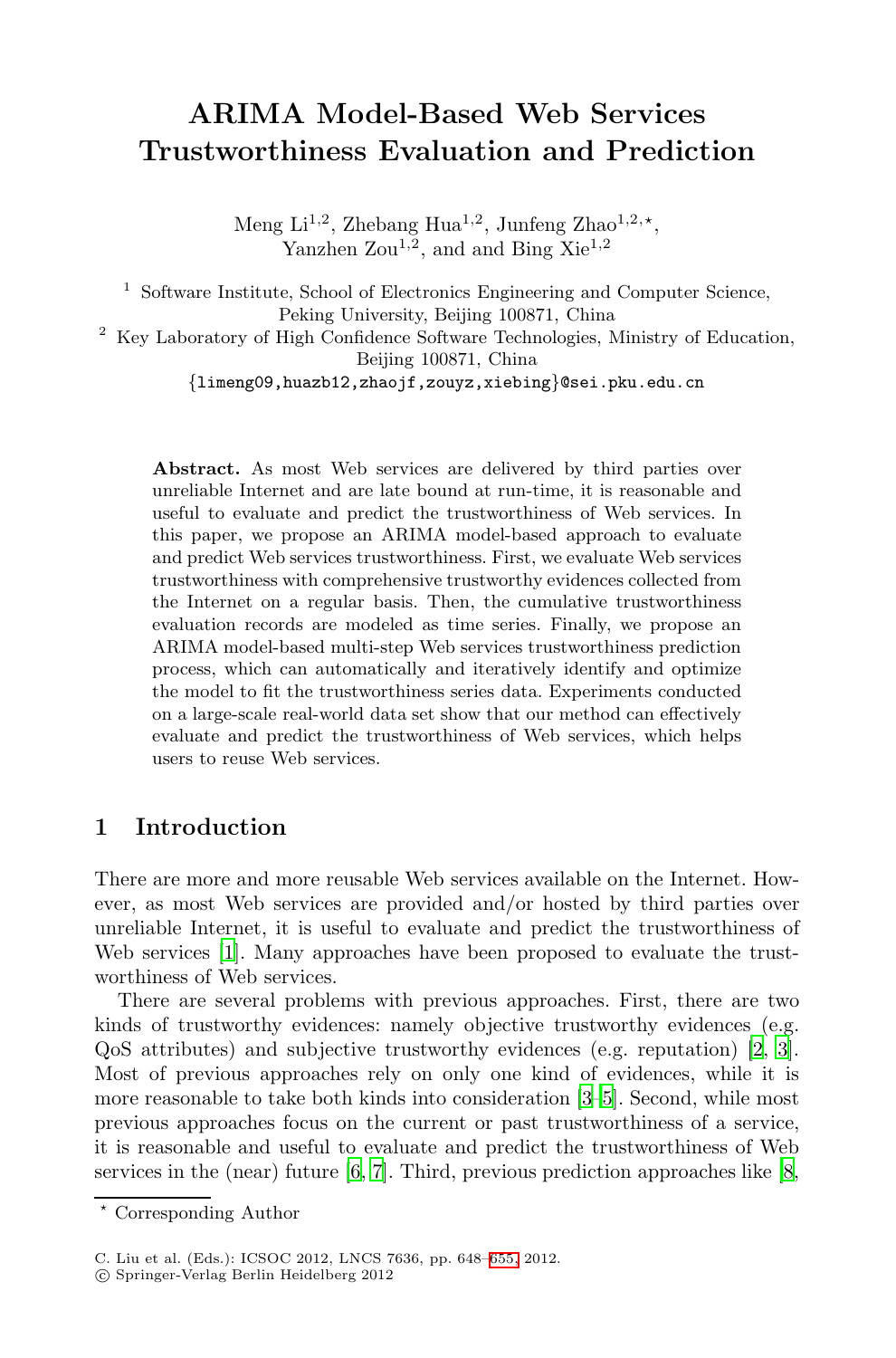9] adopt collaborative filtering methods to make prediction, which are based on centralized portals to collect users' usage information. However, without proper incentive schemes, users are not motivated to provide feedbacks, and centralized portals like UDDI repositories are shut down or seldom updated [5].

In this paper, basing on classic time series theory, we propose an ARIMA model-based approach to evaluate and predict the trustworthiness of Web services. First, we evaluate Web services trustworthiness with comprehensive trustworthy evidences collected from the Internet on a regular basis. Then, the cumulative trustworthiness evaluation records are modeled as time series. Finally, we propose an ARIMA model-based multi-step Web services trustworthiness prediction process, which can automatically and iteratively identify and optimize the model to fit the trustworthiness series data. Experiments conducted on a large-scale real-world data set show that our method can effectively evaluate and predict the trustworthin[es](#page-1-0)s of Web [se](#page-1-1)rvices, which helps users to reuse Web services.

The contributions of this paper are as follows:

- **–** We propose a novel and practical method to evaluate and predict Web services trustworthiness, which is based on classic time series analysis theories.
- **–** The effectiveness of our approach has been validated with experiments conducted on a large-scale real-world data set. The results of our approach has been used in real systems, including  $\text{CoWS}^1$  and  $\text{TSR}^2$ .
- **–** The data set, including 17,832 Web services and millions of trustworthy evi[denc](#page-7-7)es, is publicly available. This is the largest Web service trustworthiness [eva](#page-7-8)luation and prediction data set to the best of our knowledge.

# **2 Related Work**

### **2.[1](#page-7-5) Trustworthiness Evaluation and Prediction Methods**

<span id="page-1-1"></span><span id="page-1-0"></span>Many approaches have been proposed to evaluate Web services trustworthiness. E.M. Maximilien et al.[10] propose an decision theory-based approach. Z. Malik and A. Bouguettaya [11] propose a set of decentralized techniques to evaluate trustworthiness with users feedbacks. As most Web services are delivered by third parties over unreliable Internet, it is reasonable and useful to predict the trustworthiness of Web services in the future. Collaborative filtering-based prediction, e.g. [9] and [8], is a widely used prediction method. Another important category of prediction methods is based on time series analysis theories, which include [7] and [6], etc. There are several problems with previous approaches, which has been discussed in Sect. 1.

### **2.2 Time Series Analysis**

Time series analysis have been widely applied in diverse fields including econometrics, mathematical finance, signal processing, etc. A time series can be defined

http://www.cowebservices.com

<sup>2</sup> http://tsr.trustie.net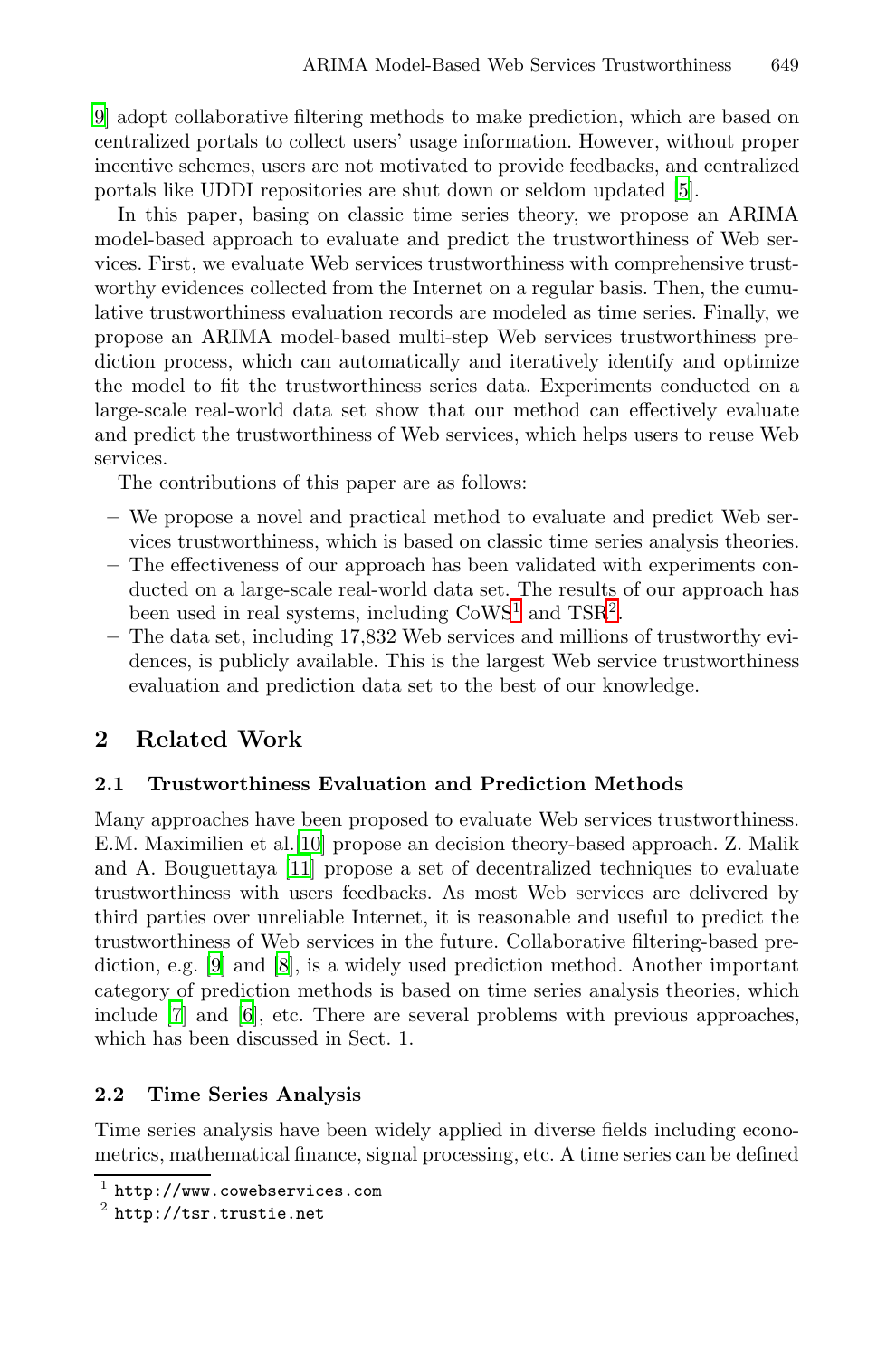650 M. Li et al.

as a sequence of random variables indexed according to the order they are obtained in time [12]. Generally, the time series can be classified into two groups: stationary time series and non-stationary time series [12].

Time series prediction, also named as time series forecasting, is one of the most important parts of time series analysis. Different prediction strategies may be applied. Autoregressive moving average (ARMA) model and autoregressive integrated moving average (ARIMA) model are used to fit and forecast stationary and non-stationary time series respectively. ARIMA model can be converted to ARMA model by differencing.

# **3 Approach**

There are three main steps in our approach: Internet-based trustworthy evidences collection, trustworthiness evaluation, and trustworthiness prediction.

#### **[3](#page-7-0).1 Internet-Based Trustworthy Evidences Collection**

We apply [diff](#page-7-0)[eren](#page-7-9)t strategies to collect comprehensive trustworthy evidences from the Internet. Both objective evidences (e.g. QoS attributes) and subjective (e.g. reputation) evidences are collected. We implement a third-party QoS monitor to collect objective evidences on a regular basis. To collect subjective trustworthy evidences, we apply both focused crawl and open search-based approach to collect users feedbacks including ratings, comments and relevant comment segments (RCS) [2]. These feedbacks are used to calculate a services reputation separately. For more details about trustworthiness evidences collection, we refer readers to our previous work [2, 13].

### **3.2 Trustworthiness Evaluation**

We use a light-weight mathematical model to represent the collected evidences. All the trustworthy evidences of a service are represented as a vector. Then the trustworthy evidences of all Web services can be represented as a trustworthy evidence matrix  $(E)$ :

$$
E = \begin{pmatrix} e_{1,1} & e_{1,2} & \dots & e_{1,t} \\ e_{2,1} & e_{2,2} & \dots & e_{2,t} \\ \vdots & \vdots & \ddots & \vdots \\ e_{s,1} & e_{s,2} & \dots & e_{s,t} \end{pmatrix}
$$
 (1)

where each row of matrix  $E$  is a services trustworthy evidences, and each column is a kind of evidence.

The preferences of trustworthy evidences are represented as a weight vector  $W = \langle w_1, w_2, \ldots, w_t \rangle, \sum_1^t w_t = 1.$  After normalization, the trustworthiness of each Web service can be evaluated as follows:

$$
T = W^T * E^*
$$
\n<sup>(2)</sup>

where  $E^*$  is the normalized trustworthy evidence matrix;  $W^T$  is the transformation of the weight vector;  $t_i$  is the *i*-th services trustworthiness within [0, 1].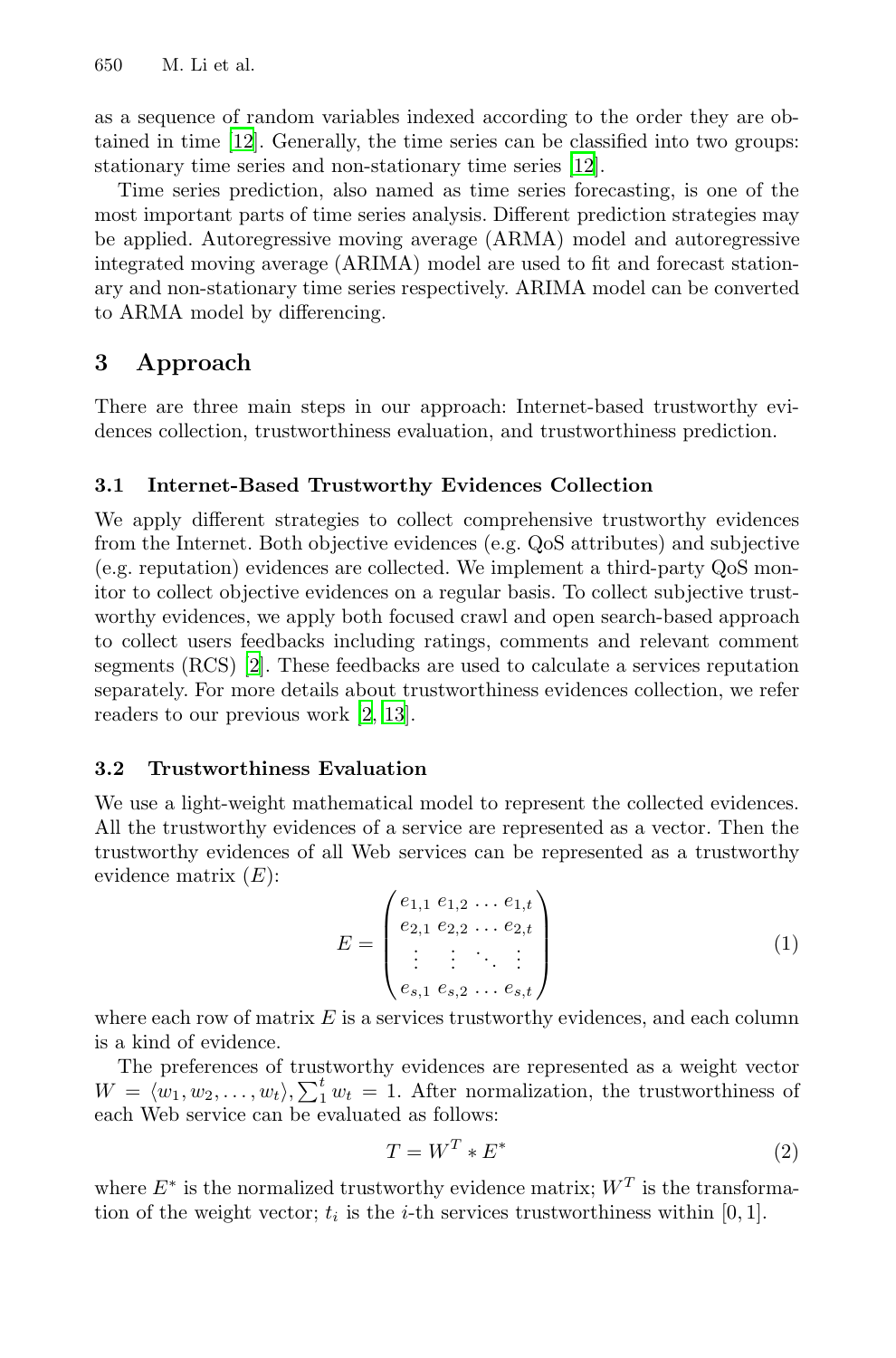#### **3.3 Trustworthiness Prediction**

A service's cumulative history trustworthiness records are represented as a time series  $t_i$ . Then we propose an ARIMA model-based multi-step Web services trustworthiness prediction process which includes four main steps (Fig. 1).



<span id="page-3-0"></span>**Fig. 1.** Relationships of the steps of trustworthiness prediction

In **model identification**, we identify an appropriate time series model for [a](#page-3-0) given trustworthiness series in the following sub steps: (1) *Stationarity Test*: Our met[hod](#page-7-10) use sample *Autocovariance Function* (*ACF*) [12] to test whether a times series is a stationary series. (2) *Differencing*: If the series is identified as non-stationary in stationary test, it can be converted to a stationary series by differencing. (3) *White Noise Test*: We have to test whether the series is a white noise series, which is not worth any further analysis. The test is carried out using ACF. If the series is a white noise series, the ACF for any lag is always zero. (4) *Pattern Identification*: There are several specific patterns for ARMA model (shown in Table 1). By computing and comparing the ACF and PACF (Partial Autocorrelation Function) [12], it is possible to identify the exact pattern for the time series that passes the white noise test.

**Table 1.** Patterns for ARMA

|                        | ACF                              | PACF                   |
|------------------------|----------------------------------|------------------------|
| AR(p)                  | Tails off                        | Cuts off after lag $p$ |
| MA(q)                  | Cuts off after lag $q$ Tails off |                        |
| $ARMA(p, q)$ Tails off |                                  | Tails off              |

In **model fitting**, we try to find possible estimates of the unknown parameters within the identified model. For  $ARIMA(p, d, q)$  model, there are three parameters to be determined: d is the number of differences to convert a nonstationary series into a stationary one;  $p$  and  $q$  can be determined by detecting the behaviors of ACF and PACF. For  $ARMA(p, q)$  model, p and q are determined same as in  $ARIMA(p, d, q)$  model.

In **model diagnostics**, we try to determine the best estimates of the parameters. First, the successive satisfying lags (10 at most) are used to construct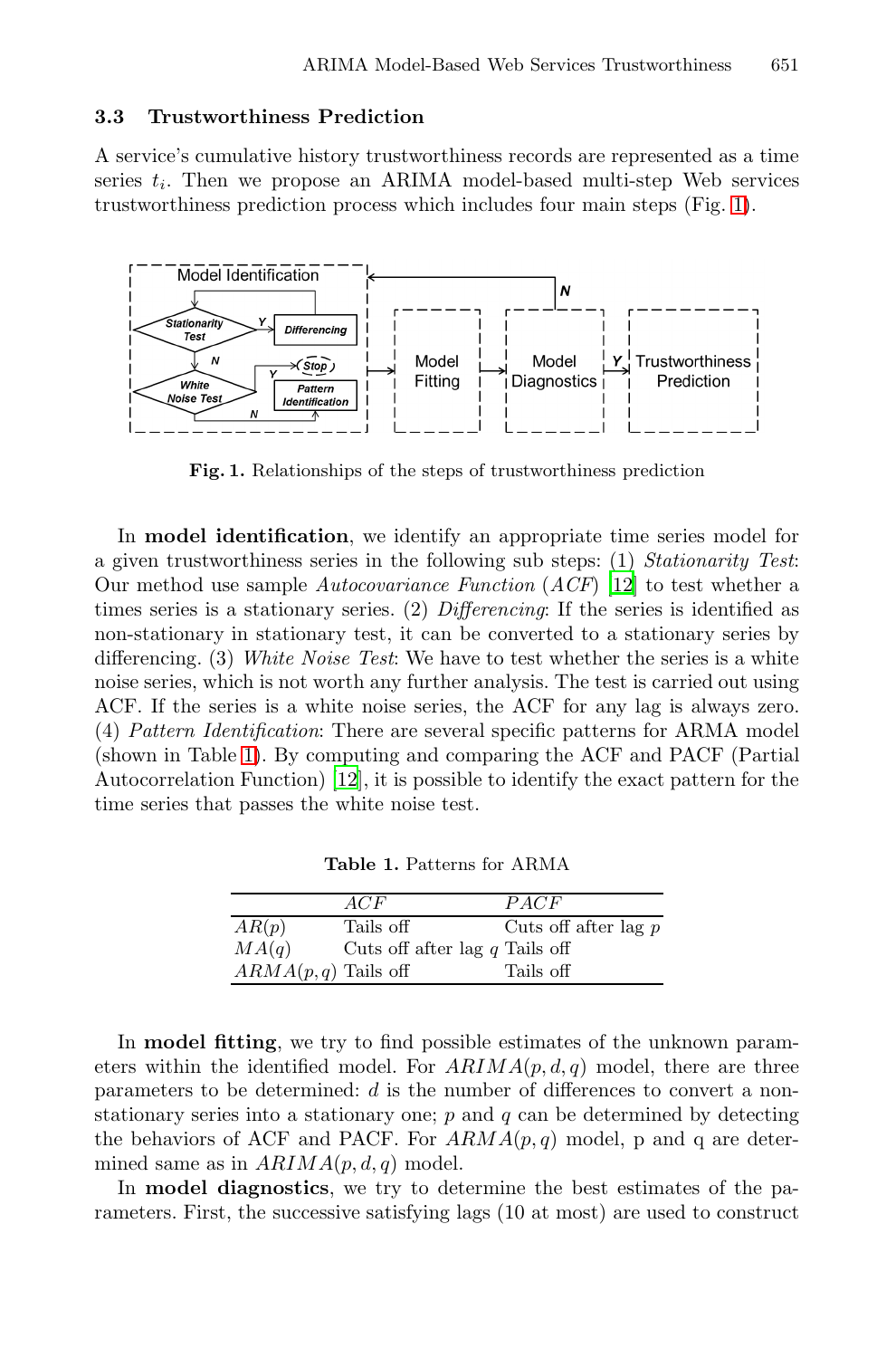#### 652 M. Li et al.

different ARMA or ARIMA models. Second, these models are applied back to the data itself. Third, *residual test* [12] is carried out to check whether a model is significant. If the residual series is a white noise series, the model is significant; otherwise, it is not. If all the models are not significant, we return to the model identification step. Finally, we use minimized sum of squares of errors to automatically determine the best estimates of the parameters from the remaining significant models.

In **trustworthiness prediction**, we use the finally accepted model to predict the trustworthiness in the near future for a given Web service. In this research, the trustworthiness values (with plus and minus one standard error) in next five days are predicted, which will be demonstrated in Sect. 4.

# **4 Evaluation**

By applying the Internet-based trustworthy evidences collection method, we managed to collect trustworthy evidences for 17,832 public Web services. The evide[nc](#page-4-0)es included over 2 million objective trustworthy evidences, and over 33,000 subjective trustworthy evidences, which is the largest Web services trustworthiness data set to the best of our knowledge. We conducted several experiments on this data set to validate the effectiveness of our approach.

### **4.1 Case Study**

First, we use a [re](#page-4-1)al case to demonstrate the approach proposed and its effectiveness. CDYNE IP2Geo<sup>3</sup> Web Service is a Web service that resolves IP address to geographic information including Network Owner Name, City, State/Province, and Country. The result of trustworthiness evaluation and prediction is shown in Fig. 2. We can see that most of the history values fall in two standard errors and are very close to the predicted values, which demonstrates that our method can effectively model the Web services trustworthiness data and predict the trustworthiness values. Due to the length limitation of the paper, more details of the case study are available at CoWS<sup>4</sup>.

### <span id="page-4-1"></span><span id="page-4-0"></span>**4.2 Trustworthiness Prediction Validation**

In this subsection, we further studied the effectiveness of the method. We randomly selected 500 Web services from the total 17,832 collected Web services. Then we applied the prediction process on these Web services. The results showed that about 87.95% of the 500 sample Web services trustworthiness series were identified as non-stationary time series and ARIMA models were applied; the remaining 12.05% were stationary time series and ARMA models were applied. And most (about 99%) of the non-stationary trustworthiness series were converted to stationary ones by conducting differencing on the data once.

http://ws.cdyne.com/ip2geo/ip2geo.asmx?wsdl

<sup>4</sup> http://www.cowebservices.com/CoWS/trust/trustIndex.jsp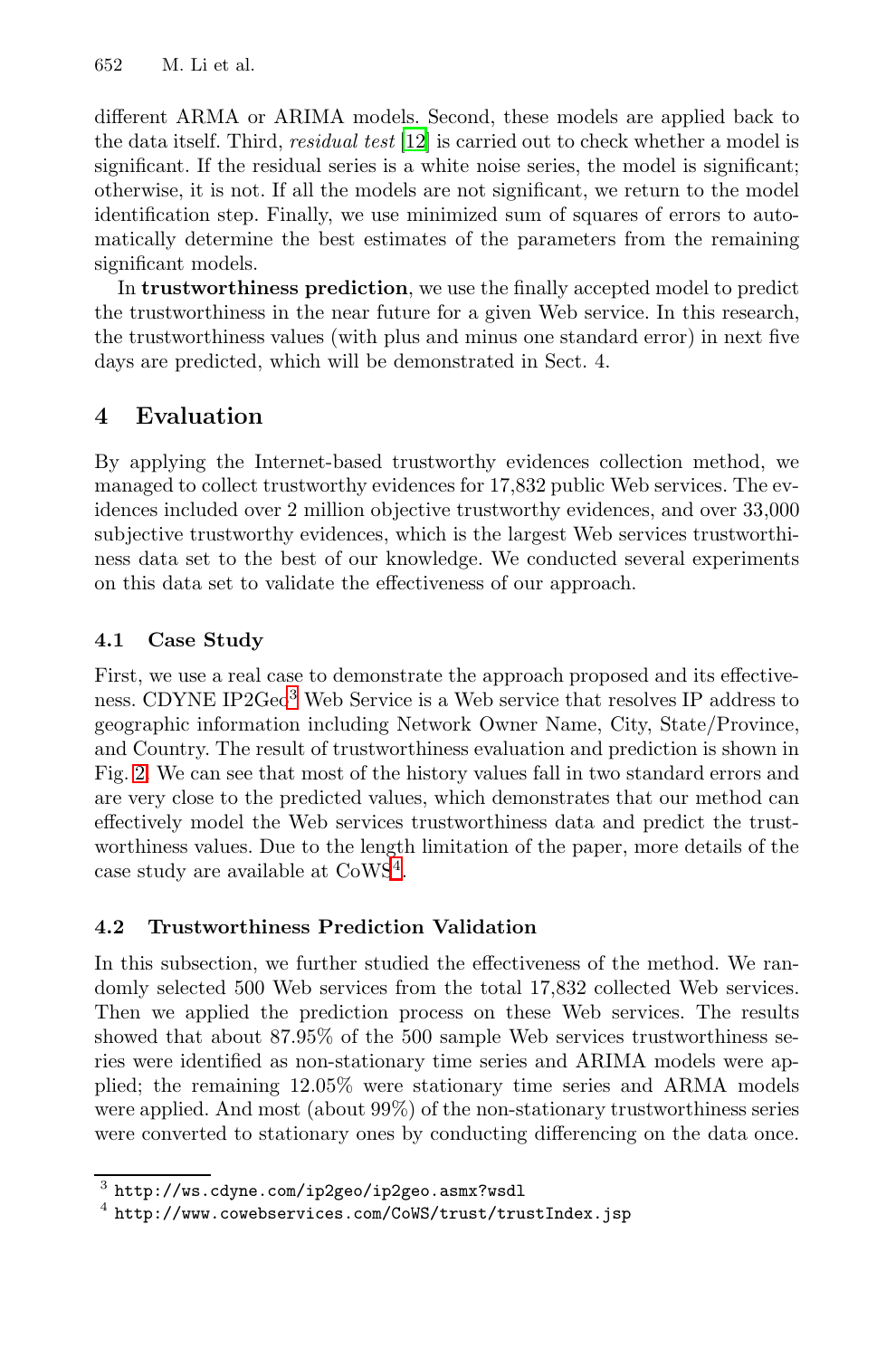

**Fig. 2.** Case of Web service trustworthiness evaluation and prediction: abscissa axis represents the sequence of date; vertical axis represents the trustworthiness value; \* marks real values; the solid (middle) line marks the predicted vales; the dashed (up and low) lines mark two standard errors.

About 96.5% of the determined prediction models were significant, and the values predicted with these models were acceptable.

### **4.3 Trustworthiness Application Validatio[n](#page-7-0)**

In this subsection, we validated whether the trustworthiness evaluation and prediction results were useful t[o h](#page-6-0)elp developers to reuse Web services. The latest predicted trustworthiness values were applied in CoWS to refine and rank the [s](#page-7-0)ervice candidates as follows:

$$
Score_i = \gamma * sim_i + (1 - \gamma) * t_i \tag{3}
$$

where  $sim_i$  is a Web services functional similarity to the users query [2];  $t_i$  is the predicted trustworthiness value of the service candidate;  $\gamma \in [0, 1]$  is the weight and assigned to 0.5 in this experiment.

We designed a web interface as shown in Fig. 3 to compare the results returned by CoWS with and without trustworthiness, and executed ten most common queries(listed in [2]) in CoWS. Fifteen graduate students with lots of experiences of reusing Web services were invited to manually explore and grade the results returned by CoWS for each query. The services were graded one of the following values: 2 for services similar to the search query and with high trustworthiness; 1 for services similar to the search query but with low trustworthiness; 0 for other services.

We used top-k Discounted Cumulative Gain  $(DCG_k)$  to measure a search engines ability to rank the good results before bad ones.

$$
DCG_k = gv_1 + \sum_{i=2}^{k} \frac{gv_i}{log_2 i}
$$
 (4)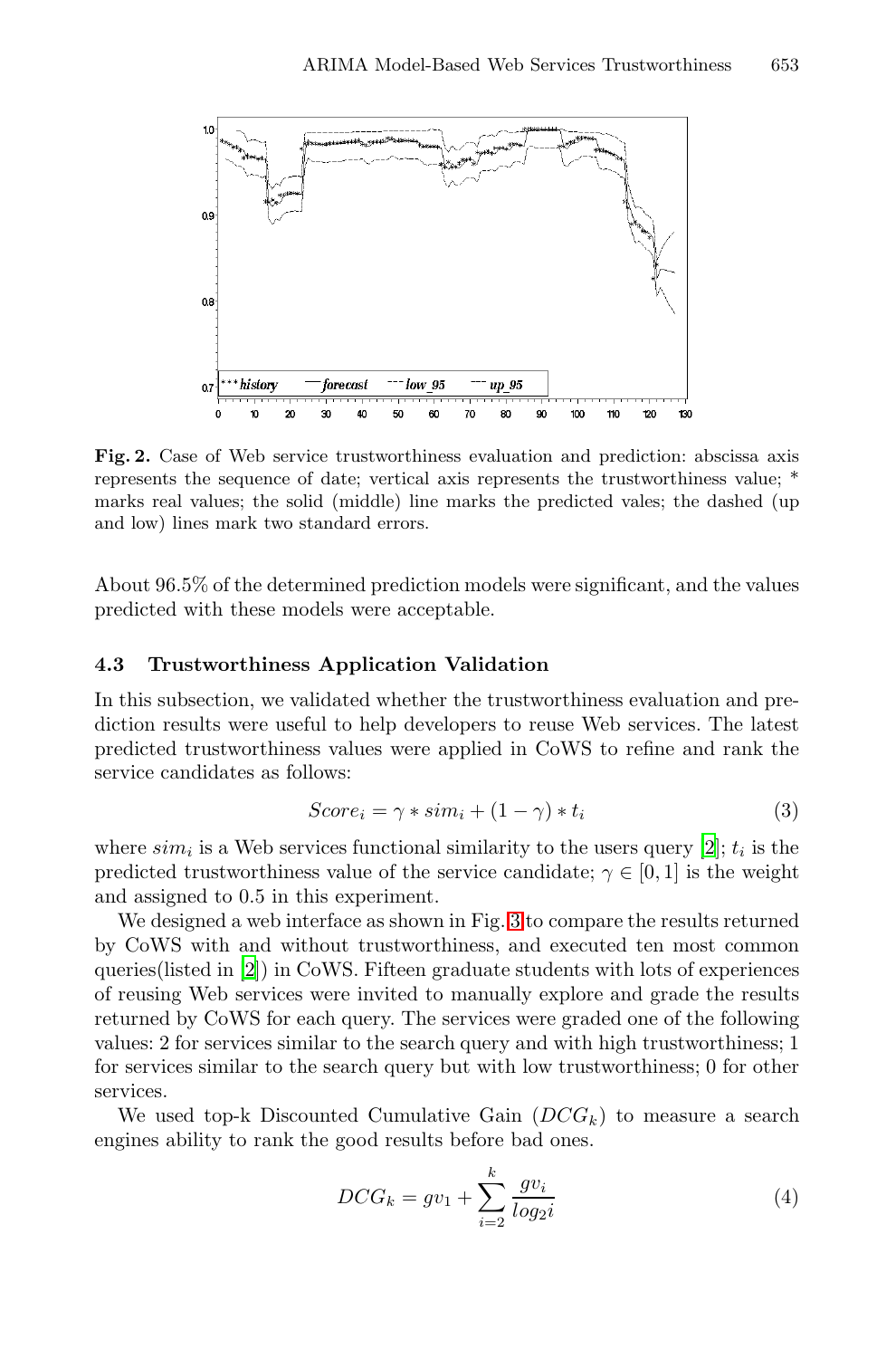654 M. Li et al.

<span id="page-6-0"></span>

**Fig. 3.** Web interface to comparing the results with and without trustworthiness

where  $gv_i$  is the value of a search result graded by the graduate students. Top-5 DCG, top-10, and top-15 DCG were calculated, and the results were shown in Fig. 4. From the results we can see that Web services with higher trustworthiness were ranked toper in the result list, which would help developers to select and reuse Web services.



**Fig. 4.** DCG performance with and without trustworthiness

# **5 Conclusion**

In this paper, we propose an ARIMA model-based approach to evaluate and predict Web services trustworthiness. Experiments conducted on a large-scale real-world data set show that our method can effectively evaluate and predict the trustworthiness of Web services, which helps users to reuse Web services.

In our future work, we will try to find and collect diverse kinds of trustworthy evidences, improve the trustworthiness evaluation and prediction method, and apply the trustworthiness in more scenarios.